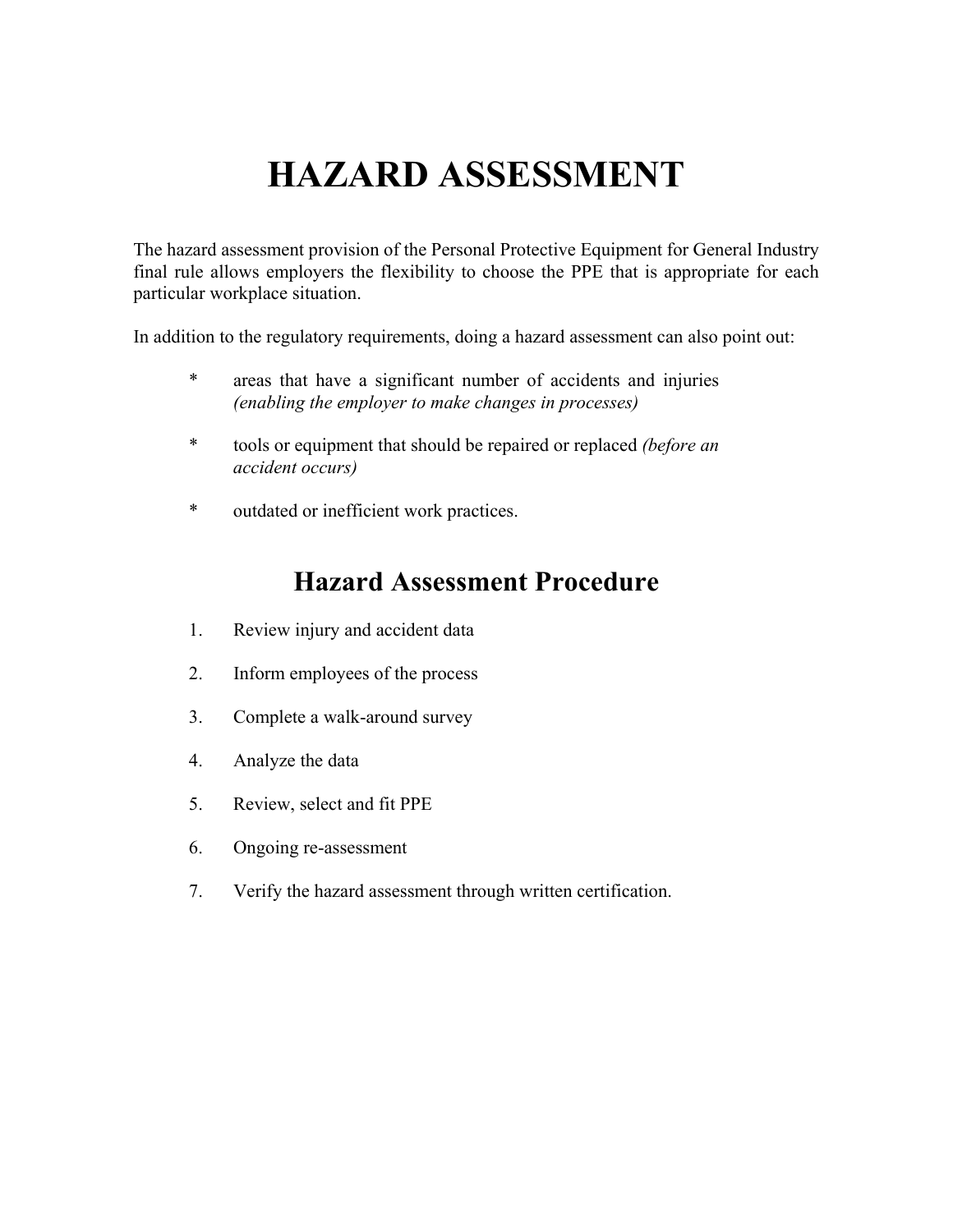# **HEAD PROTECTION**

Use the proper protection to shield yourself against:

- \* an injury to the head from falling or flying objects
- \* an injury from bumping the head against a fixed object
- \* electrical shock hazards when working near exposed electrical conductors.

Protective helmets (hard hats) are available in *types* and *classes*.

Type 1 - full brimmed helmet Type 2 - brimless helmet

Class A - general service helmet, LIMITED voltage protection

Class B - utility service helmet, HIGH voltage protection

Class C - general service helmet, NO voltage protection

### **Safety Precautions**

- \* *Check your helmet daily for signs of cracks, penetration or other damage*
- \* *Do not drill or punch holes in your helmet to gain ventilation*
- \* *Do not store your helmet on the rear window shelf of a vehicle*
- \* *Do no use paint or cleaning materials on your helmet*

### **All protective helmets must meet ANSI standards.**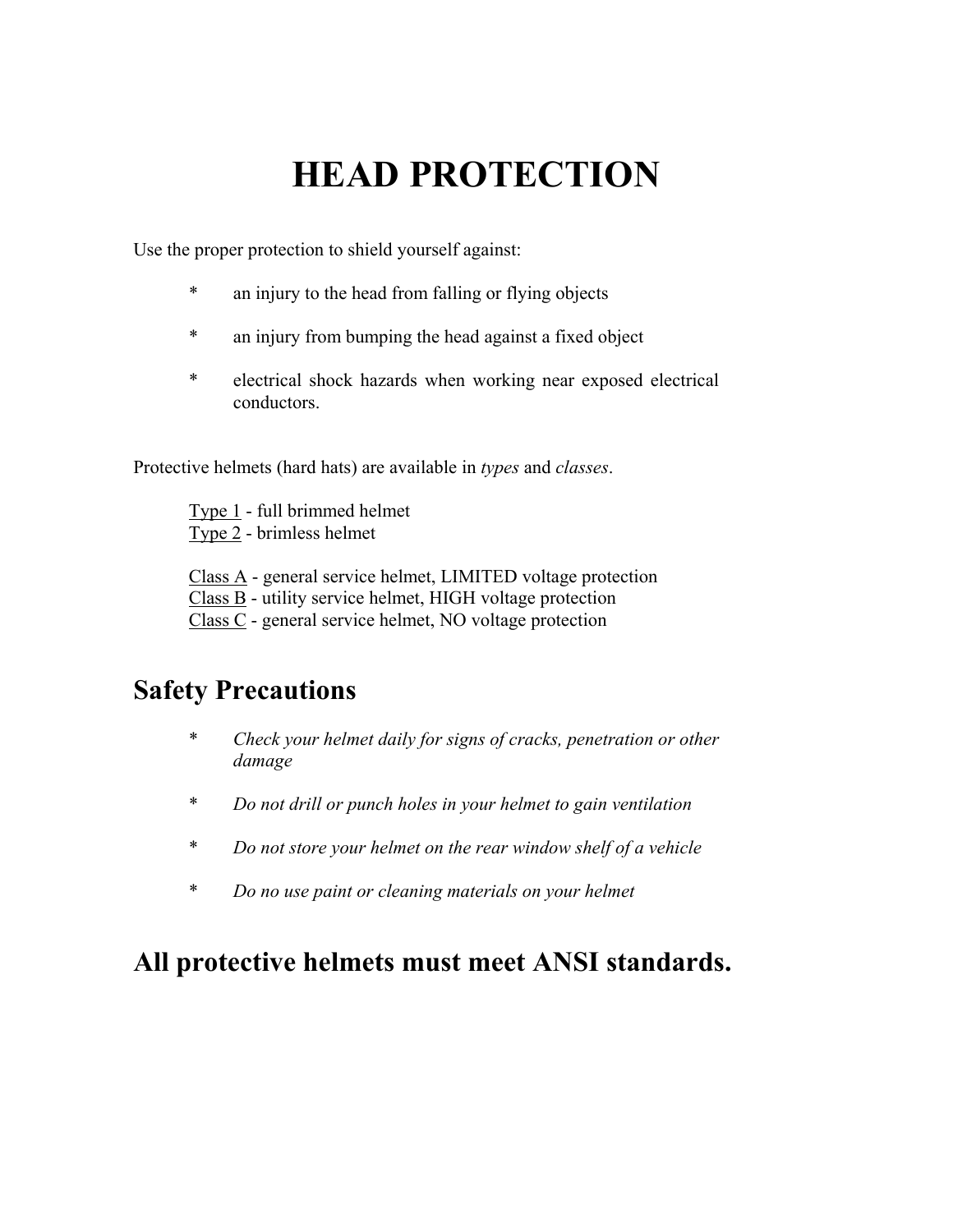# **FOOT PROTECTION**

Wearing the proper foot protection helps guard against:

- \* injuries from objects falling or rolling over your feet
- \* injuries from objects that could pierce the sole of your shoe or boot
- \* exposure to electrical hazards
- \* chemicals and solvents
- \* temperature extremes
- \* fungal infections caused by wetness.

### **The basic safety shoe or boot is designed to guard against:**

- 1. *impact* from heavy materials or tools that could be dropped on your feet.
- 2. *compression* from heavy objects such as carts, pipes or paper rolls that could roll over your feet.
- 3. *punctures* from stepping on nails, scrap metal or other sharp objects.

### **The most important element in a good safety shoe or boot is how well it fits you.**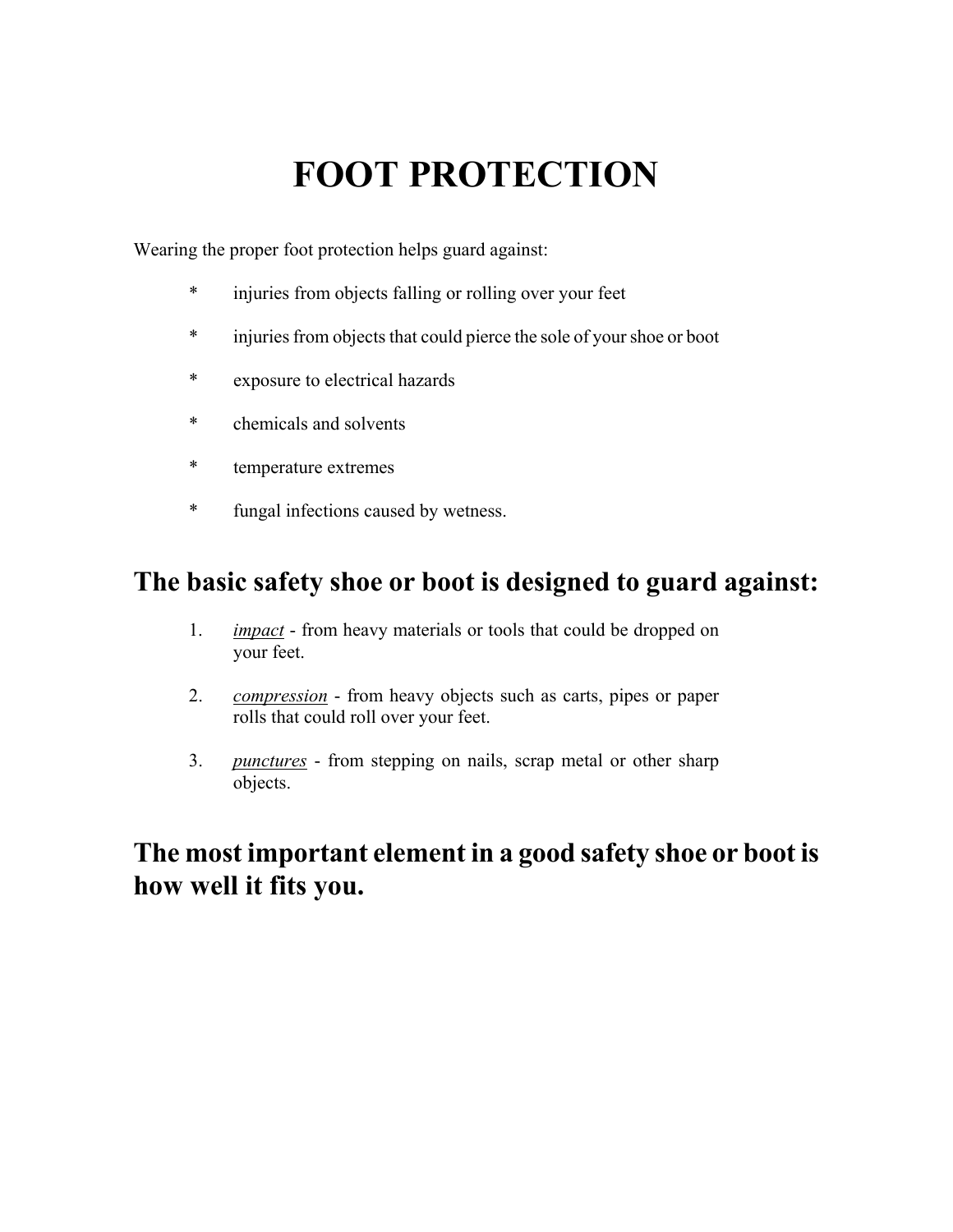# **HAND PROTECTION**

Protect your hands daily from any of the following workplace hazards:

- \* harmful substances that can be absorbed into your skin
- \* materials or processes that could cause severe cuts, lacerations, abrasions or punctures
- \* chemicals that could irritate your skin or enter your blood stream
- \* temperature extremes
- \* irritating substances that could result in a dermatitis.

### **Common types of hand protection include:**

| gloves      | hand pads                |
|-------------|--------------------------|
| finger cots | sleeves or forearm cuffs |
| mitts       | hand lotions or creams   |
| thimbles    |                          |

### **Remember, no glove can protect you against all hazards so select the appropriate gloves for the job based on the following:**

- 1. the hazard(s) present
- 2. how often you will be exposed to the hazard
- 3. how long you will be exposed to the hazard
- 4. how much hand and finger movement is needed
- 5. the grip pattern needed for the job
- 6. how much of your arm is exposed to the hazard, such as chemical splashes.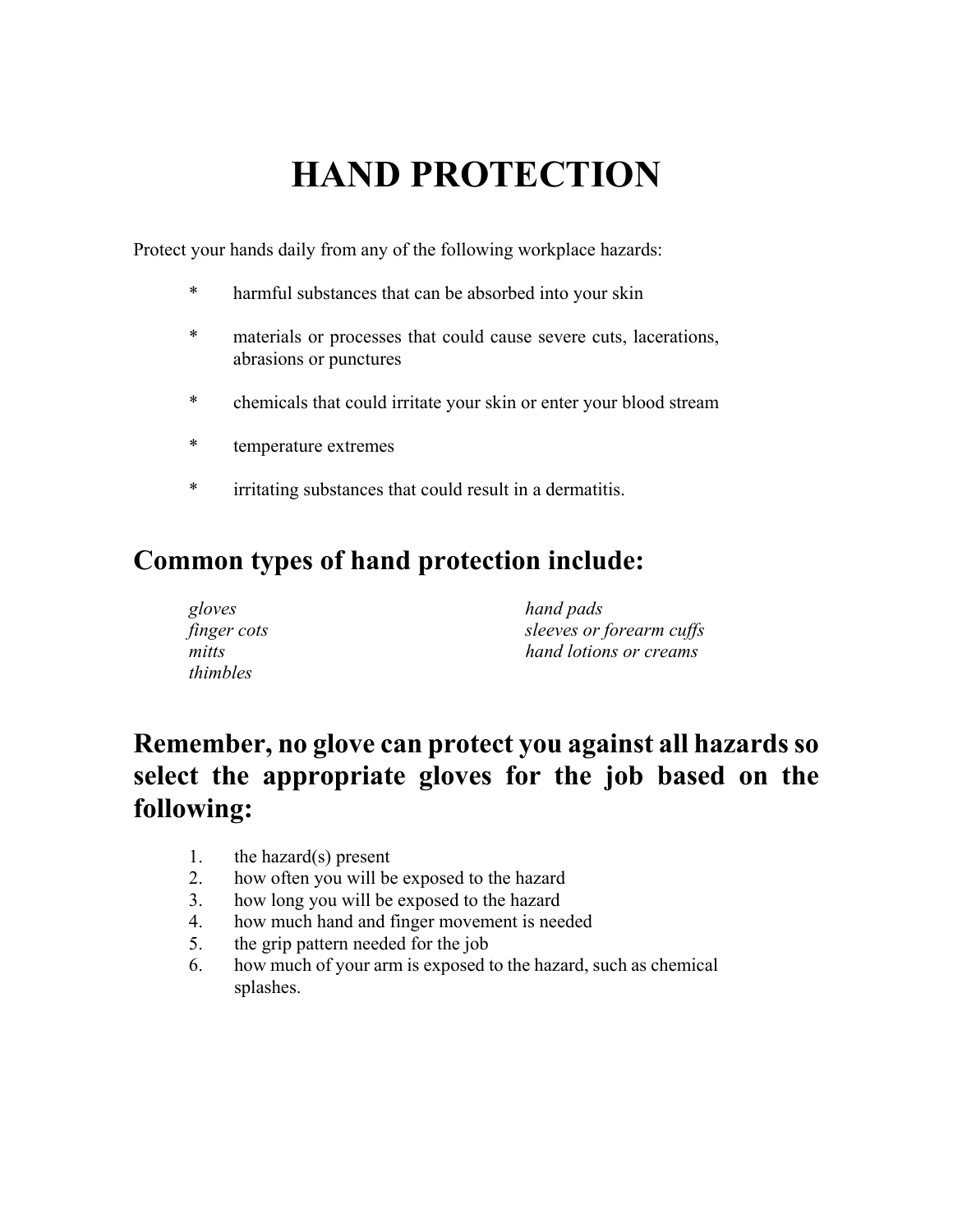## **EYE AND FACE PROTECTION**

A must to guard against the following hazards:

- \* flying particles
- \* molten metal
- \* liquid chemicals
- \* acids or caustic liquids
- \* chemical gases or vapors
- \* light radiation (resulting from welding, brazing or soldering operations).

### **Types of Protection**

*Safety glasses (with or without side shields)* 

*Goggles*

*Face shields*

*Welding helmets*

*Filter lenses*

### **All eye and face protection must:**

- \* be adequate for the hazard
- \* fit snugly
- \* not interfere with your movements
- \* be durable, easy to clean and capable of being disinfected
- \* be kept in good repair
- \* be distinctly marked with name or logo of manufacturer
- \* meet ANSI standards.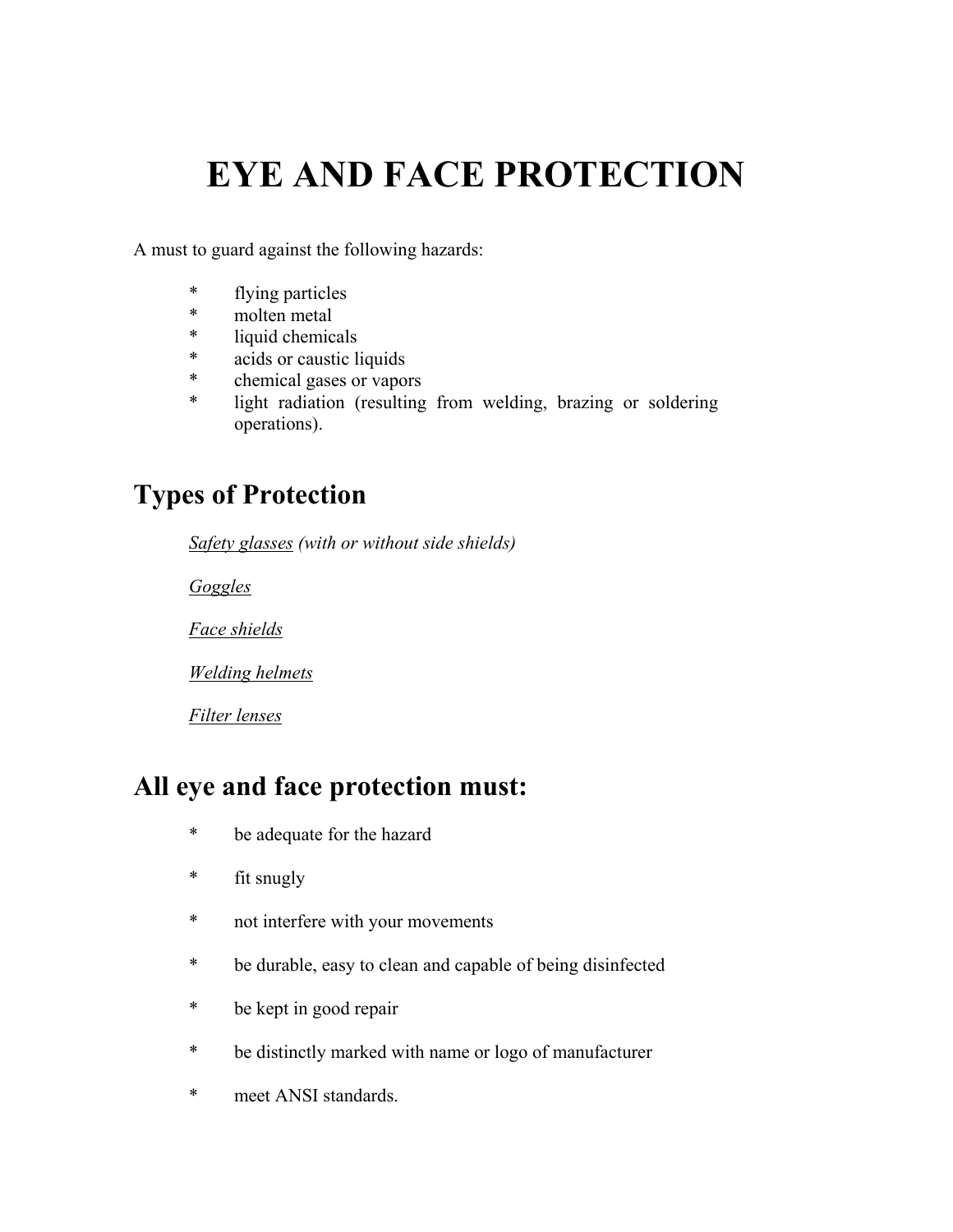# **RESPIRATORY PROTECTION**

This personal protective equipment is used to safeguard your respiratory system against the following:

| harmful dusts     | fogs   |
|-------------------|--------|
| fumes             | mists  |
| gases             | smokes |
| sprays            | vapors |
| oxygen deficiency |        |

### **Basic Types of Respiratory Protection (or respirators)**

Class 1: Air-purifying devices

- \* *disposable masks*
- \* *half- or full-face mask*
- \* *gas mask*
- \* *power air-purifying respirator*

#### Class 2: Air-supplying devices

- \* *supplied-air respirators*
- \* *self-contained breathing apparatus (SCBA)*
- \* *combination of SCBA and supplied-air*

Class 3: Combination of air-purifying and air-supplying devices

### **To provide the proper protection, respirators must fit you properly. Sideburns, mustaches or beards can interfere with proper fit and reduce protection.**